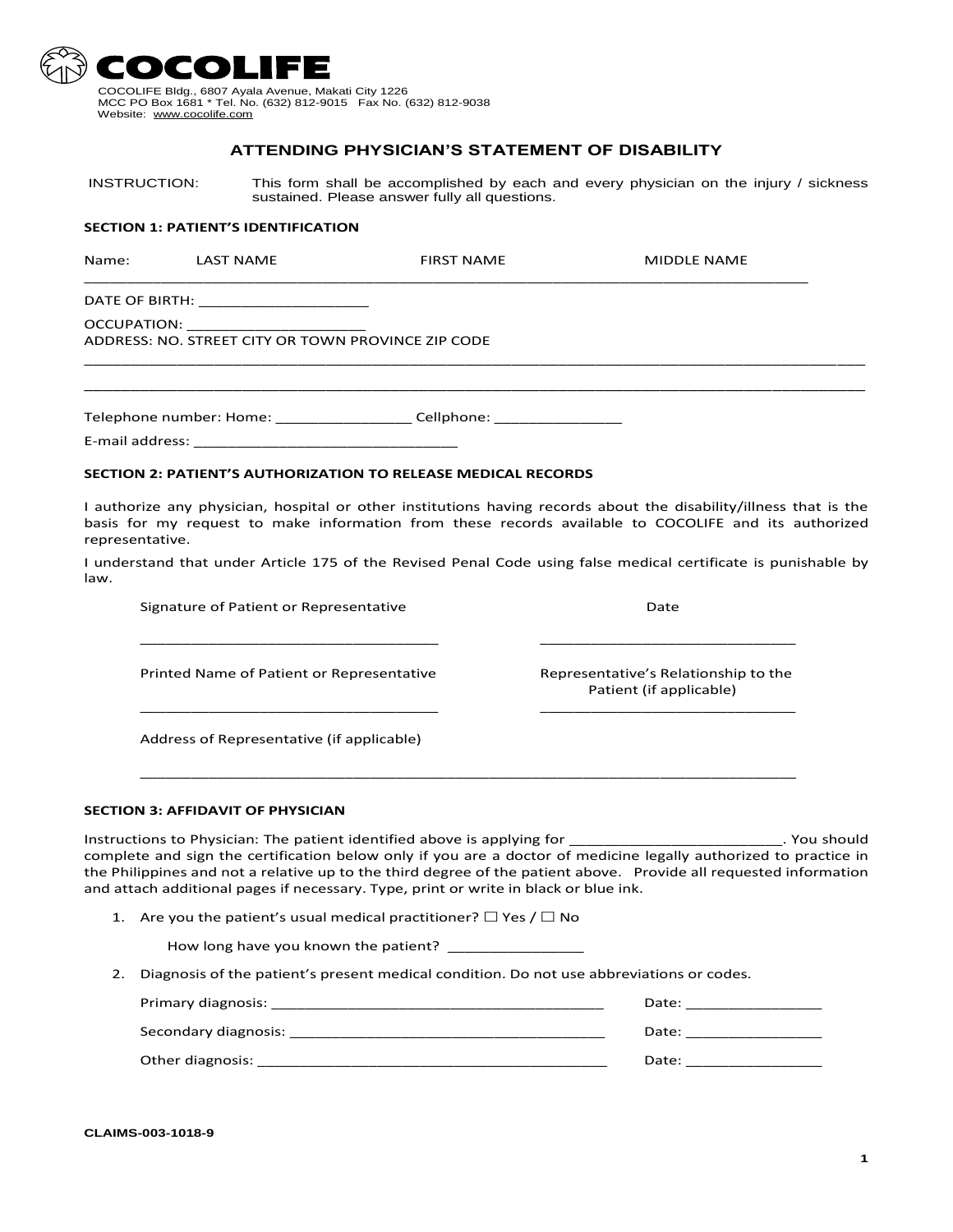## 3. Physical Examination

| disability                                 | Please describe fully the nature of the patient's                                      |                                                                                                                                                                                                                                |       |                            |
|--------------------------------------------|----------------------------------------------------------------------------------------|--------------------------------------------------------------------------------------------------------------------------------------------------------------------------------------------------------------------------------|-------|----------------------------|
| <b>Vision (Visual acuity):</b>             |                                                                                        |                                                                                                                                                                                                                                | Right | Left                       |
|                                            |                                                                                        | Normal                                                                                                                                                                                                                         |       |                            |
|                                            |                                                                                        | Impaired                                                                                                                                                                                                                       |       |                            |
|                                            |                                                                                        | Scores based on<br><b>Metric Acuity</b>                                                                                                                                                                                        |       |                            |
|                                            |                                                                                        | Remarks: the contract of the contract of the contract of the contract of the contract of the contract of the contract of the contract of the contract of the contract of the contract of the contract of the contract of the c |       |                            |
|                                            |                                                                                        |                                                                                                                                                                                                                                |       |                            |
| Hearing:                                   |                                                                                        |                                                                                                                                                                                                                                | Right | Left                       |
|                                            |                                                                                        | Normal                                                                                                                                                                                                                         |       |                            |
|                                            |                                                                                        | Impaired                                                                                                                                                                                                                       |       |                            |
|                                            |                                                                                        | Scores based on<br>speech reception                                                                                                                                                                                            |       |                            |
|                                            |                                                                                        | threshold<br>(audiometry)                                                                                                                                                                                                      |       |                            |
|                                            |                                                                                        | Remarks: National Property of the Second Second Second Second Second Second Second Second Second Second Second Second Second Second Second Second Second Second Second Second Second Second Second Second Second Second Second |       |                            |
|                                            |                                                                                        |                                                                                                                                                                                                                                |       |                            |
|                                            | <b>Function of Speech:</b>                                                             | $\Box$ Clear and understandable                                                                                                                                                                                                |       |                            |
|                                            |                                                                                        | $\Box$ Slurred                                                                                                                                                                                                                 |       |                            |
|                                            |                                                                                        | $\Box$ Unable to speak                                                                                                                                                                                                         |       |                            |
|                                            |                                                                                        | Remarks: National Property of the Marian Community of the Marian Community of the Marian Community of the Marian Community of the Marian Community of the Marian Community of the Marian Community of the Marian Community of  |       |                            |
|                                            |                                                                                        |                                                                                                                                                                                                                                |       |                            |
|                                            | <b>Cognitive Function:</b>                                                             | <b>Mental Status:</b>                                                                                                                                                                                                          |       | $\Box$ within normal limit |
| $\Box$ Normal                              |                                                                                        | <b>Development</b> ( $\square$ good, $\square$ fair, $\square$ poor)                                                                                                                                                           |       |                            |
| $\Box$ Poor comprehension                  |                                                                                        | Behavior (Alert, lethargic, confusion, speech)<br><b>Orientation</b> (Time, person, place & situation)                                                                                                                         |       |                            |
| $\Box$ Difficulty with logic and reasoning |                                                                                        | Memory/Concentration<br>$\Box$ Name president/recent newsworthy events                                                                                                                                                         |       |                            |
| $\Box$ Memory loss                         |                                                                                        | $\Box$ 3 word or place recall at 0 and 5 minutes<br>$\Box$ (100) – (7) up to five times (93, 86, 79)                                                                                                                           |       |                            |
|                                            |                                                                                        | $\Box$ Spell word backwards<br>$\Box$ Draw a clock (make the time 12:30)                                                                                                                                                       |       |                            |
|                                            |                                                                                        | $\Box$ Draw overlapping pentagons                                                                                                                                                                                              |       |                            |
|                                            |                                                                                        |                                                                                                                                                                                                                                |       |                            |
|                                            |                                                                                        |                                                                                                                                                                                                                                |       |                            |
| <b>General Finding:</b>                    |                                                                                        |                                                                                                                                                                                                                                |       |                            |
| (i)                                        | Are there any abnormal movements or<br>abnormal gait? (Please provide full<br>details) |                                                                                                                                                                                                                                |       |                            |
| (ii)                                       | Is there any muscle wasting?                                                           |                                                                                                                                                                                                                                |       |                            |
| (iii)                                      | Is there any other significant examination<br>findings? (Please provide full details)  |                                                                                                                                                                                                                                |       |                            |
|                                            |                                                                                        |                                                                                                                                                                                                                                |       |                            |
|                                            |                                                                                        |                                                                                                                                                                                                                                |       |                            |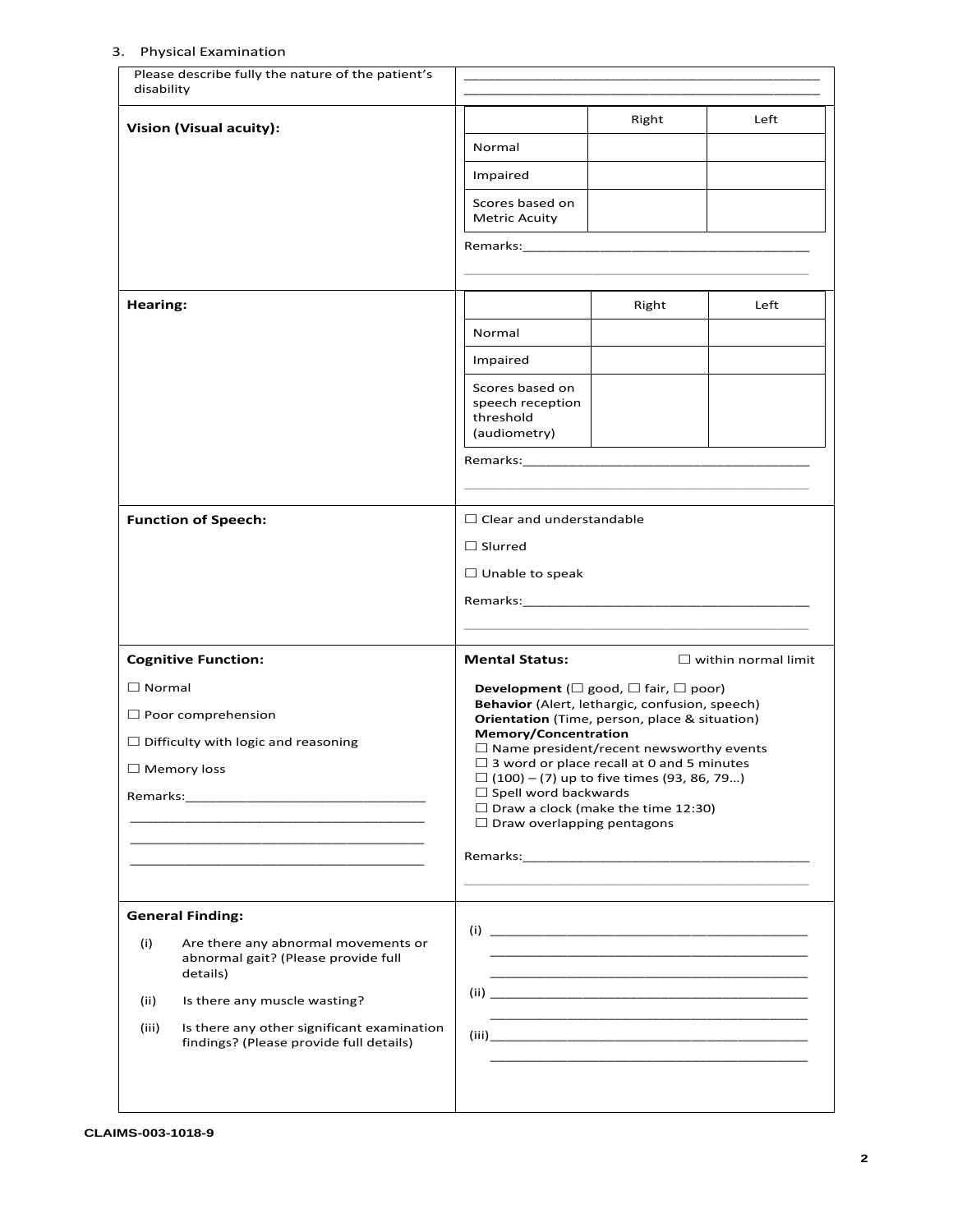### **Examination of the Limbs:**

Please indicate the muscle power of the various joints in the table below with maximum grade of 5

| <b>Upper Limbs</b> | Right | Left |
|--------------------|-------|------|
| Shoulder           |       |      |
| Elbow              |       |      |
| Wrist              |       |      |
| Grip               |       |      |
| <b>Lower Limbs</b> | Right | Left |
| Hip                |       |      |
| Knee               |       |      |
| Ankle              |       |      |

Remarks:

| <b>Activities of Daily Living</b>                                                                                        | <b>Not Limited</b> | Limited | Incapable |
|--------------------------------------------------------------------------------------------------------------------------|--------------------|---------|-----------|
| Transfer (Getting in & out of chair without physical<br>assistance)                                                      |                    |         |           |
| Mobility (Ability to move from room to room without<br>physical assistance)                                              |                    |         |           |
| Dressing (Putting on & taking off all necessary items<br>of clothing without assistance of another person)               |                    |         |           |
| Eating (All task of getting food into the body without<br>assistance of another person)                                  |                    |         |           |
| Using cellular phones, computer, calculator, writing,<br>reading                                                         |                    |         |           |
| Bathing (brushing teeth, application of soap and<br>shampoo, rinsing with water without assistance of<br>another person) |                    |         |           |

4. The patient's disability is best described as

 $\Box$  progressively worsening

 $\Box$  has reached maximum medical improvement. (If checked here proceed to 6)

 $\Box$  medical improvement can still be attained.

5. If improvement can still be attained it will be through:

 physical therapy others, please specify: \_\_\_\_\_\_\_\_\_\_\_\_\_\_\_\_\_\_\_\_\_\_\_\_ Please specify medical/surgical treatment plan: \_\_\_\_\_\_\_\_\_\_\_\_\_\_\_\_\_\_\_\_\_\_\_\_\_\_\_\_\_\_\_\_\_\_\_\_\_\_\_\_\_\_\_\_\_\_\_\_\_\_\_\_\_\_\_\_\_\_\_\_\_\_\_\_\_\_\_\_\_\_\_\_\_\_\_\_\_\_\_\_\_\_

Improvement is expected to be on (month, day, year) \_\_\_\_\_\_\_\_\_\_\_\_\_.

6. Last treatment/therapy done was (kind of therapy) \_\_\_\_\_\_\_\_\_\_\_\_\_\_\_\_\_ on \_\_\_\_\_\_\_\_\_\_\_\_\_\_\_\_.

\_\_\_\_\_\_\_\_\_\_\_\_\_\_\_\_\_\_\_\_\_\_\_\_\_\_\_\_\_\_\_\_\_\_\_\_\_\_\_\_\_\_\_\_\_\_\_\_\_\_\_\_\_\_\_\_\_\_\_\_\_\_\_\_\_\_\_\_\_\_\_\_\_\_\_\_\_\_\_\_\_\_ \_\_\_\_\_\_\_\_\_\_\_\_\_\_\_\_\_\_\_\_\_\_\_\_\_\_\_\_\_\_\_\_\_\_\_\_\_\_\_\_\_\_\_\_\_\_\_\_\_\_\_\_\_\_\_\_\_\_\_\_\_\_\_\_\_\_\_\_\_\_\_\_\_\_\_\_\_\_\_\_\_\_

- 7. Is full recovery expected if a medical/surgical treatment can be given?  $\Box$  Yes /  $\Box$  No
- 8. (i) Is the patient able to perform all the normal duties of his/her occupation?  $\Box$  Yes /  $\Box$  No If yes, when is he/she expected to return to his/her usual occupation? \_\_

#### **CLAIMS-003-1018-9**